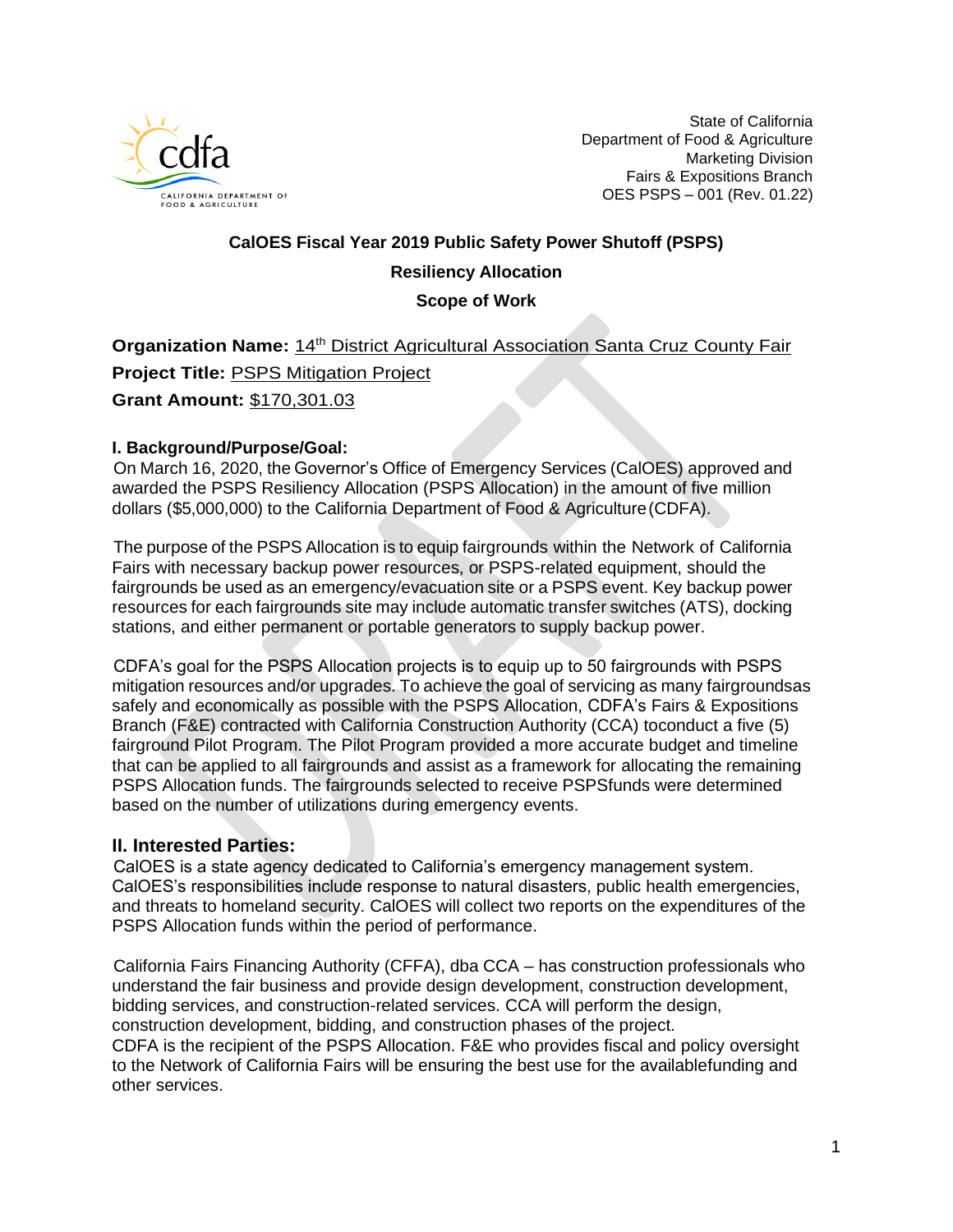The fairground has been selected to receive PSPS Allocation funds. The funds will be utilized for the project work activities detailed below. The fair shall review, approve, and sign the Reimbursement Request Form templates prepared by the Project Manager priorto submitting the form to CDFA for reimbursement.

# **III. Objective and Description of Project Work Activities:**

#### Administration Building –

The Administration Building is the central hub of activity for day-to-day management of the Santa Cruz County Fair. The building is fed from a 1000-amp (A) switchboard with a 100A breaker at the southwest corner of the building. The building currently does not have any backup power capabilities and the facility infrastructure is in good condition.

To provide backup power connections to the Administration Building, the following will be completed:

- Installation of a new 100A automatic transfer switch (ATS) and docking station adjacent to the existing switchboard by means of a pedestal mount.
- Integration of the ATS with docking station to existing electrical infrastructure using proper wire, conduit, and connections.

#### Sewer Pumps –

The sewer pumps have 100A electrical service provided through a 200A distribution panel. The sewer pumps remove wastewater from the fairgrounds and are required for the fair to operate normal, even during power outages.

To add backup power connections to the sewer pump, the following will be completed:

- Installation of a new 100A ATS and docking station adjacent to the existing distribution panel by means of a pedestal mount.
- Integration of the ATS and docking station into the existing electrical service with appropriate wire, conduit, and connections.

## Crosetti Hall –

The Crosetti Hall is a large-sized exhibit hall-style building of approximately 14,400 square feet. The hall currently receives 600A electrical service from a 600A breaker in a 2000A switchboard located behind the Fine Arts Building. The facility infrastructure is aging, but in serviceable condition. The hall does not have any backup power connections currently.

To add backup power connections to the Crosetti Hall, the following will be completed:

- Installation of a new 600A ATS and docking station adjacent to the existing switchgear.
- Integration of the new ATS and docking station with the existing electrical system with appropriate conduit, wire, and connections.

# **IV. Deliverables:**

A project Verification Report shall be provided to the CDFA Grant Manager upon successful completion of the project, in accordance with the approved agreement. The Verification Report shall be signed by the fair and Project Manager prior to submitting the Verification Report.

# **V. Performance Monitoring and Evaluation Plan:**

Throughout the course of the PSPS Allocation project, the fair, CCA, and F&E will participate in meetings to discuss the project's progress. The meetings may be held in the form of phone, email, video conference, or in person.